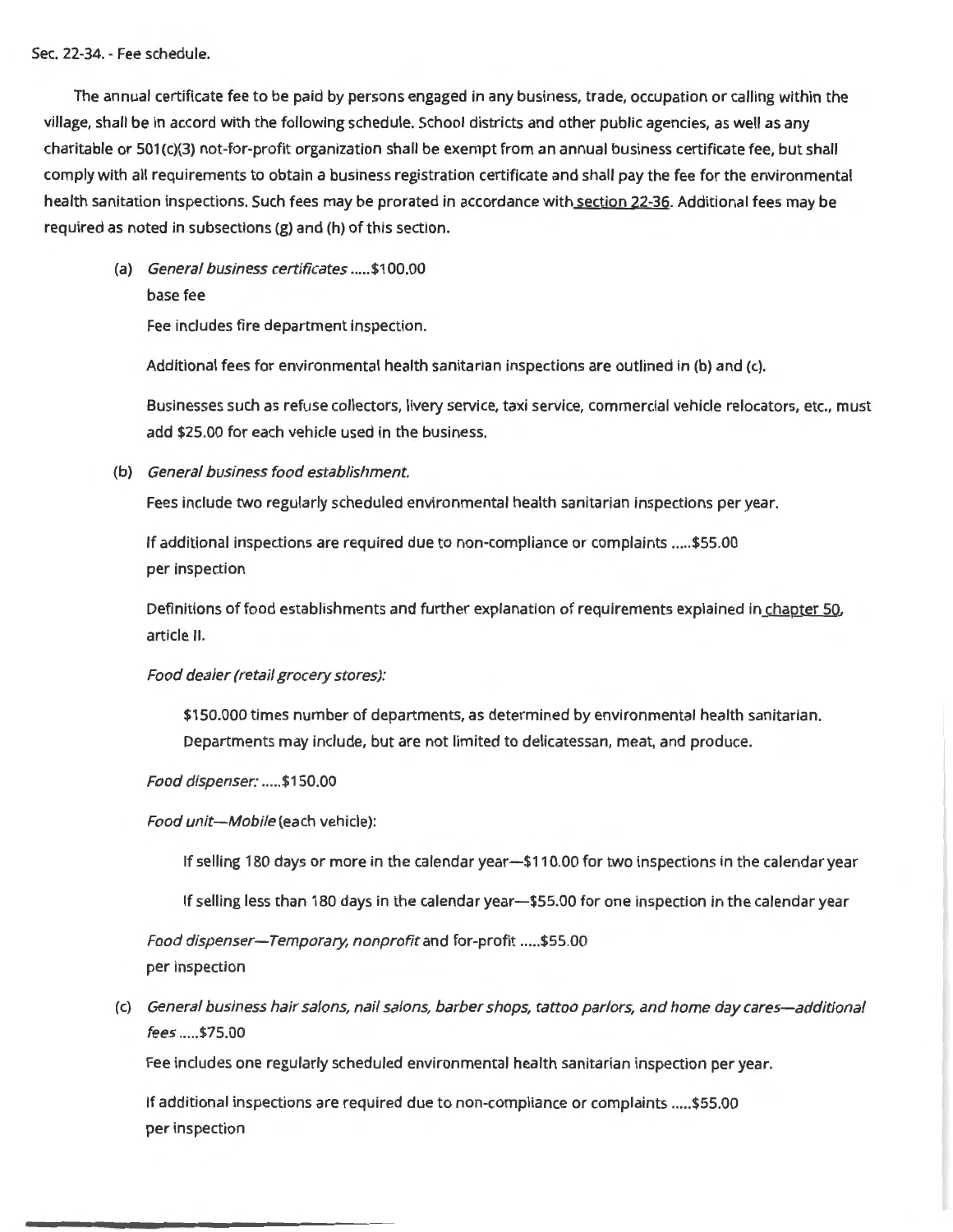(d) Home occupations ..... \$35.00 initial application fee Annual renewal ..... \$15.00

If home occupation requires environmental health sanitarian inspection, additional fees are required.

Environmental health sanitarian inspection ..... \$75.00 per year

If additional inspections are required due to non-compliance or complaints ..... \$55.00 per inspection

(e) Contractors, not subject to proration or refund:

General contractor ..... \$1 50.00

Building contractor ..... \$50.00

Sewer builder/drainlayer ..... \$50.00

(f) Peddlers:

Per year ..... \$150.00

Per day ..... \$25.00

Park Forest-based non/not-for-profit, per day ..... \$15.00

- (g) Additional fees:
	- (1) Tobacco: ..... \$75.00
	- (2) Coin-operated mechanical devices:

Food, beverage, cigarette and ice ..... \$40.00

Musical and mechanical devices ..... \$25.00

Game devices:

First device ..... \$300.00

Each additional device ..... \$50.00

Video gaming terminal (per terminal) ..... \$25.00

- (3) Commercial driveways, each ..... \$30.00
- (h) Liquor license. Fee includes building and fire department required by subsection 6-44(b) of this Code.

| Classification  | Fee                        |          |
|-----------------|----------------------------|----------|
|                 | <b>Initial Application</b> | Renewal  |
| Class A license | \$1,500.00                 | \$750.00 |